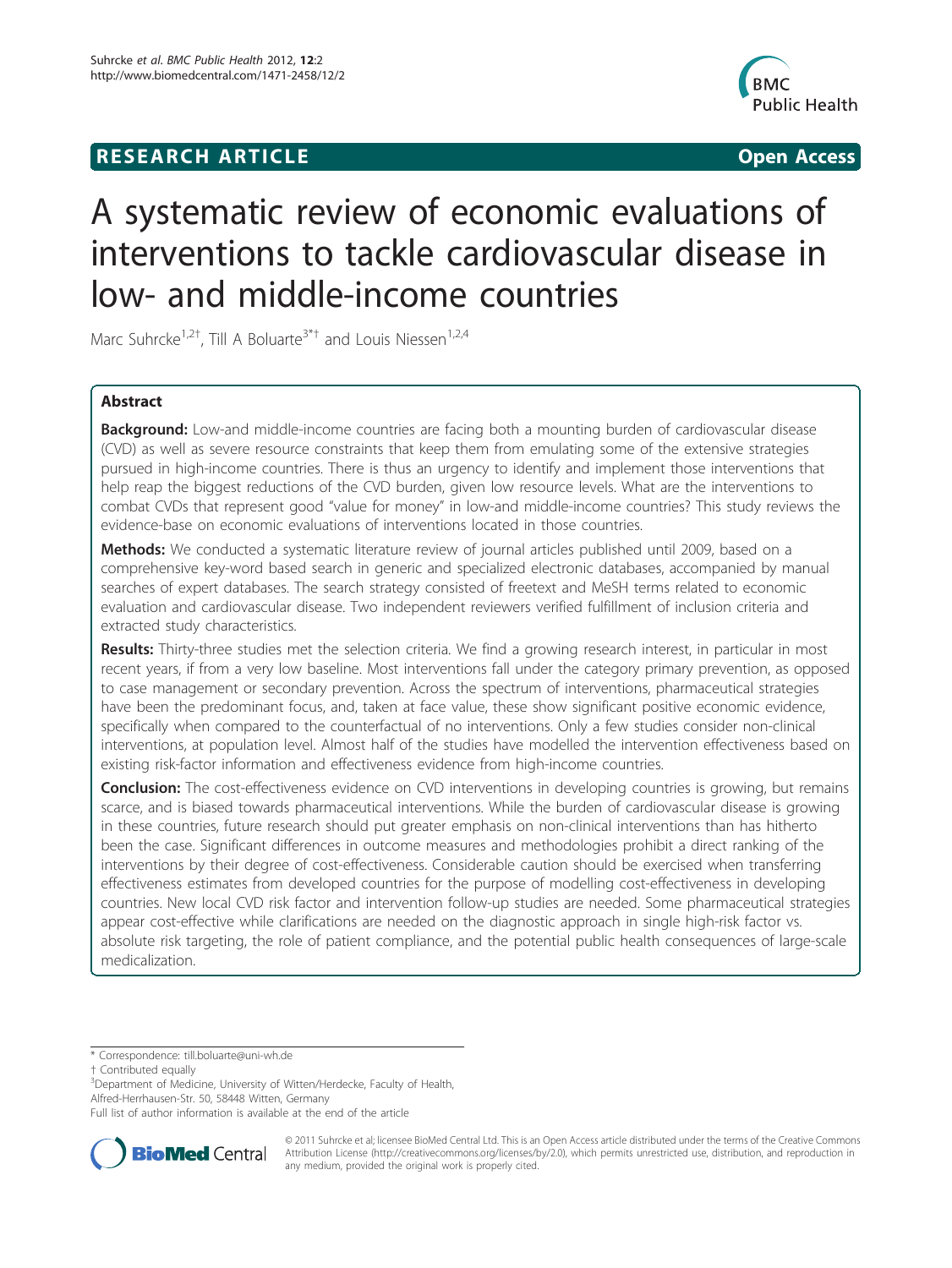# Background

Cardiovascular diseases (CVD) make up the largest share of mortality and burden of disease across developed as well as developing countries, accounting for 30% of deaths and about 14% of DALYS lost [\[1](#page-11-0)]. In particular in developing countries the CVD burden is growing. Between 1990 and 2020, coronary heart disease alone is anticipated to increase by 120% for women and by 137% for men in developing countries [[2\]](#page-11-0). This epidemiological transition cannot solely be explained by a rise in life expectancy or the tackling of other conditions, such as communicable diseases, but can also be attributed to an increase in risk factor prevalence in developing countries (in particular in urban regions), including smoking, risk-increasing dietary patterns and physical inactivity [\[3\]](#page-11-0). These harmful behaviors contribute to chronic conditions, such as hypertension, dyslipidemia and diabetes mellitus, which in turn act as risk factors for cardiovascular disease. The undoubtedly mounting burden raises the question, what if anything could be done about it.

While a number of evidence-based strategies have been applied in developed countries that have helped reduce the overall burden, it is an open question whether the same set of interventions and policies is applicable in a developing country context. The very limited resources available to health systems in developing countries, coupled with a range of health challenges that extend well beyond CVDs, are obvious key constraints to a major expansion of services. Taken together, the average level of expenditures on health care per person in low and middle income countries only amount to 2.4% of the budget per person in high income countries [[4\]](#page-11-0). Hence the urgency to think particularly hard about how to maximize the health gains of any dollar invested in health care in those heavily resource constrained countries. In this article we review the evidence on value for money of interventions that try to address CVD. Importantly, we only include those studies in our review that have an explicit focus on one or more low and middle income country [\[5\]](#page-11-0).

This is not the first attempt to capture this body of evidence. We build on major recent efforts to determine and develop cost-effectiveness estimates, most notably the 2006 Disease Control Priorities Project (DCP2) and the WHO initiative on Choosing Interventions that are cost-effective (CHOICE), which both scrutinize potentially efficient strategies to tackle different chronic diseases and their risk factors in developing regions. To the best of our knowledge though, there is no recent study that has looked at this topic in a systematic way. Mulligan et al. [[6](#page-11-0)] have provided a review of economic evaluations of interventions to address non-communicable diseases in developing countries, concluding that the evidence base was severely limited and what did exist was of low quality. The period covered by their review ended, however, in January 2003 and there is thus a case for updating the review, here with a focus on CVD, in the hope that an arguably growing attention to NCDs in developing countries has also led to more cost-effectiveness research on the topic. To anticipate the basic thrust of our findings: while there has certainly been a growing research interest in economic evaluations in developing countries supporting the investment in certain drug-based strategies to tackle (part of) the problem, major research gaps do remain, both in some geographical regions and in particular in the major domain of non-clinical interventions.

The focus of this study is to conduct a systematic review on the cost-effectiveness of interventions to address cardiovascular disease in developing countries, both at the population and individual level. We analyze the characteristics of the evidence, describe and discuss methods used in the research, and highlight other trends observed in the literature. In addition to describing what is known on the basis of the reviewed evidence we also seek to point out the deficits and gaps in the existing research. In particular we discuss the challenge of evidence transferability from developed to developing countries.

# Methods

#### Literature search and study selection

We conducted a disease- and country-specific review, following the methodology of other standard systematic reviews in this area [[5,7\]](#page-11-0) and respecting the PRISMA statement [\[8](#page-11-0)] (Additional file [1](#page-11-0)). We searched the databases PubMed, EconLit, Embase, and NHS EED for relevant articles. The searches were conducted in August 2010. In addition, the references of retrieved articles were manually searched for further material. The relevant publications of the DCP2 project and WHO-CHOICE program were completely hand-searched for relevant articles. As the use of technical terms for indexing international literature in databases is often inconsistent or errant we defined a search strategy with high sensitivity but low specificity. The search strategy consisted of freetext and MeSH terms related to economic evaluation and cardiovascular disease. The resulting hits were filtered for the occurrence of the term "developing countries" or any country name defined as middle- or low-income country according to the World Bank definition. The search included all years up to 2009. The search strings are provided in the additional material (Additional file [2](#page-11-0)–Search strings applied for the review).

Studies were included in the review when they fulfilled all of the following inclusion criteria:

• Published during or prior to the year 2009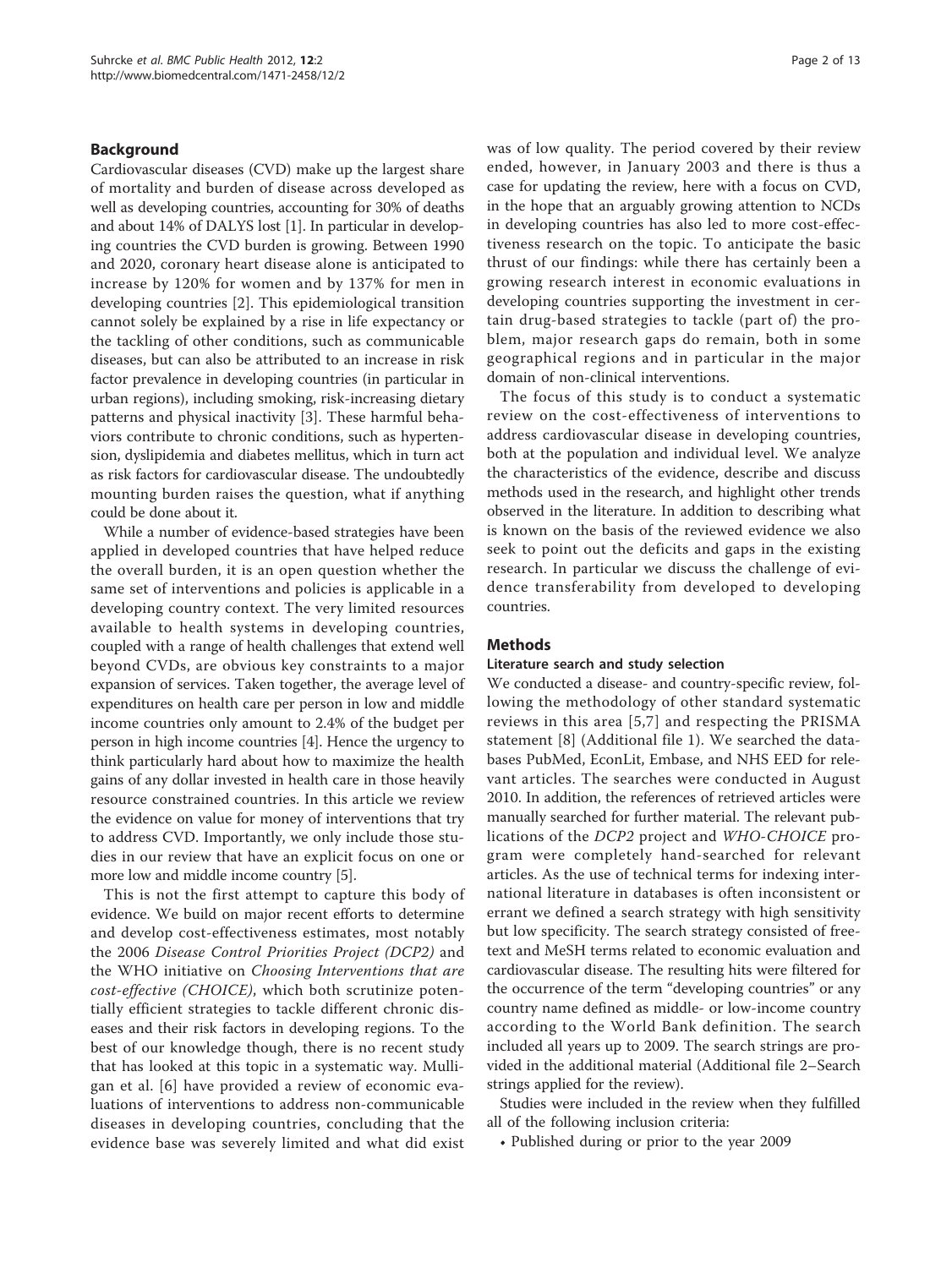• Full economic evaluation, i.e., comparative analysis of costs and outcomes of at least two alternatives;

• Applied study (trial generating primary data or modeling of secondary data); reviews, letters, abstracts, methodological and general articles were excluded;

• Intervention targeting CVD (CVD endpoint or risk factor end point)

• Assessment of or application to the health care system of a developing country as defined by the World Bank;

• Journal articles, i.e., exclusion of books, HTA reports, grey literature;

• Published in English or any language feasible to be translated by the authors (i.e. German, French, Spanish, Italian)

We limited our analysis to evaluations published in journals to assess only those publications that have at least undergone some basic quality control.

# Data extraction and critical appraisal

We developed a checklist to extract data from the full texts. We collected details on the study design, type of economic evaluation, intervention target, type of intervention (primary prevention, secondary prevention, and case management), details of interventions, benefit measure, sponsorship, economic perspective, details on the target group, results of the intervention, and the comparator used. Quality assessment was based on the author's statements on applied methodology. The data extraction form did not include explicit quality ratings, i.e. in-depth evaluation whether stated methodology, e.g. applying societal perspective, was correctly performed. Since the transferability of results from one region to another (i.e. from developed to developing countries) was of particular interest to us, we analyzed in detail the origin of secondary data used in economic evaluations that apply models to generate results (epidemiological data, effectiveness data, data on resource use, data on costs). Each paper was independently read by one of two trained researchers. The researcher decided about final inclusion of the article. A random sample of 10% of articles was read by both reviewers to determine the inerrater reliability. The interrater reliability for inclusion was calculated using Kappa statistics (K). All articles included were read by the reviewers for extraction of certain data. After critical appraisal, information collected in data extraction forms were transferred to an electronic database.

# Data analysis

We analyzed the distribution of extracted categories of economic evaluations. All analyses were performed using SPSS 16.0 software (SPSS Inc., Chicago IL).

# Results

The systematic literature search initially identified 953 candidate articles, of which 81 were selected for fulltext retrieval (Figure [1](#page-3-0) Overview of in- and exclusion of studies). The majority of articles were discarded at this initial stage mainly because they were duplicates, or it was obvious from the bibliographic data that they violated basic inclusion criteria. Fourty-eight articles were dropped after the critical appraisal because they failed one or more inclusion criteria. Finally, 33 articles were included in the review, of which basic results were extracted to a table in the additional material (Additional file [3](#page-11-0)–Descriptive table of results). Interrater reliability (K) was assessed on a sample of 10% of studies  $(n = 9)$ . K was 0.78 for study inclusion, i.e., fulfillment of all entry criteria, indicating a very good level of agreement [\[9](#page-11-0)].

# Basic characteristics of included studies

The number of studies conducted has increased sharply in most recent years, if from a very low baseline. Most of the studies included in our review were published within the last 4 years of the review period. While only 13 articles had been published until 2005, there were 20 economic evaluations published from 2006 to 2009. A majority of 82% ( $n = 27$ ) of the studies referred to a single country, compared to  $18\%$  (n = 6) of multi-country evaluations. Most of the single nation studies were conducted in South Africa ( $n = 7$ ) and Brazil ( $n = 7$ ), followed by Thailand  $(n = 3)$ . Studies evaluating a multi-national setting, most often used an aggregated perspective at the level of WHO or World Bank regions  $(n = 4)$ , while two evaluations evaluated strategies in health care settings based in different countries.

Primary prevention was the most frequent type of intervention  $(n = 11)$ , followed by case management of disease  $(n = 8)$  and secondary prevention  $(n = 5)$ . Secondary prevention in our study is defined according to the guidelines of the American Heart Association [[10](#page-11-0)], i.e. as a preventive intervention after an established heart disease has been diagnosed (e.g. coronary artery disease) (Figure [2](#page-3-0)). Nine studies scrutinized various types of strategies to combat cardiovascular disease. All but one case management strategy concerned treatment  $(n = 7)$ , one study focused on rehabilitation  $(n = 1)$ , while no screening strategy had been evaluated. Studies in the domain of primary prevention evaluated most often personal interventions ( $n = 6$ ) and less often population-based interventions ( $n = 3$ ), while two studies evaluated an intervention based on both approaches.

A closer look at the detailed characteristics of the interventions reveals that most measures involved pharmaceutical strategies ( $n = 14$ ), followed by articles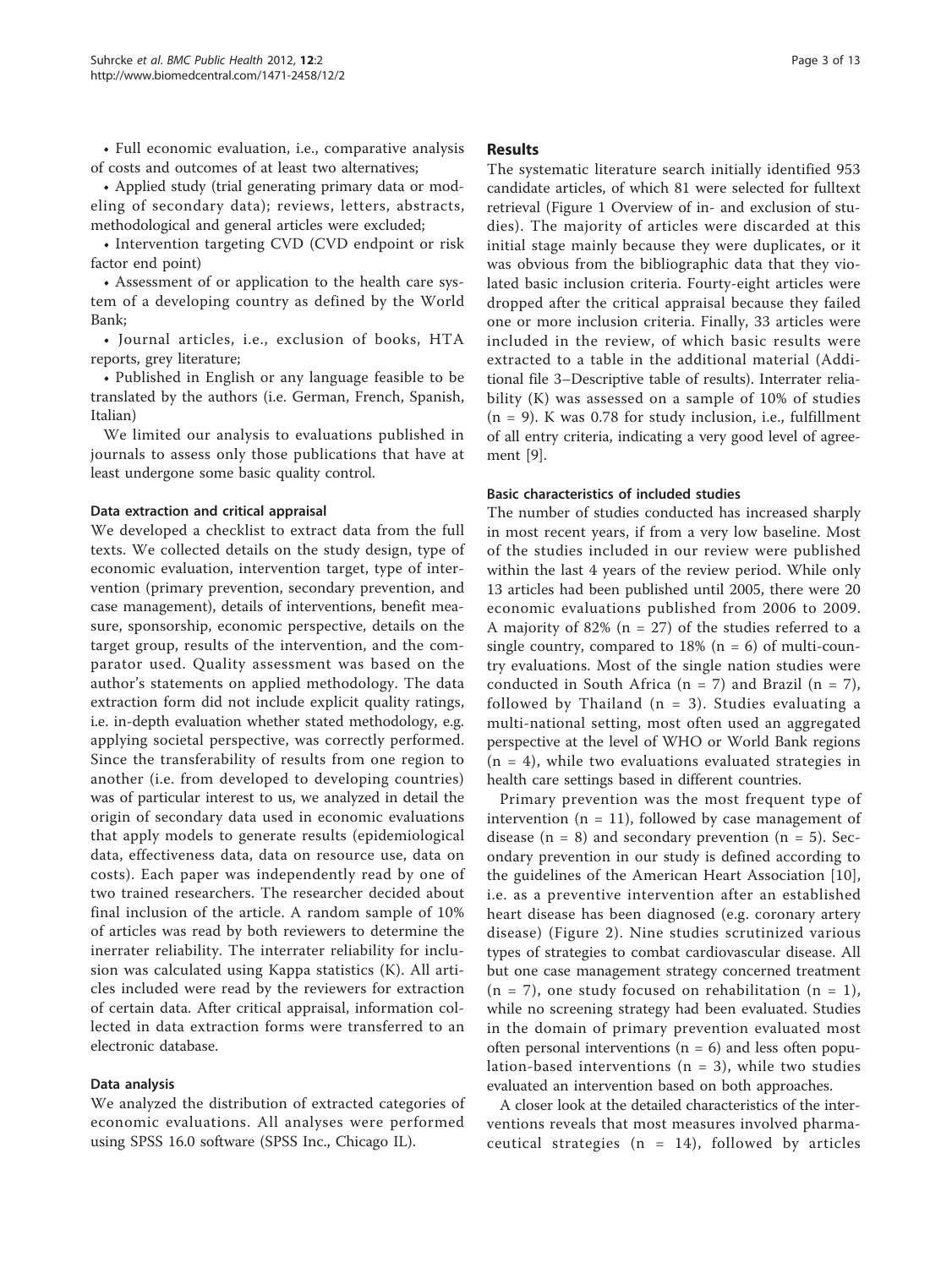<span id="page-3-0"></span>

**Primary prevention** – to reduce the level of one or more risk factors, to reduce the probability of initial occurrence of disease (medication for hypertension to prevent stroke or heart attack), or to reduce the likelihood of disease when the risk factor is already present (prophylaxis for sickle cell anemia)- they can be either population based or targeted at the individual as personal intervention

**Case Management** – to handle the individual case of disease either by Screening for Disease, Treatment (Acute Care, Care, Chronic Care) or Rehabilitation, case management can include some secondary prevention

**Secondary prevention –** following the occurrence of disease, either to prevent another event of the same kind or to reduce the risk of a different but related event (medication to reduce the likelihood of a second coronary event or a first heart attack after stroke)

Figure 2 Definition of types of intervention.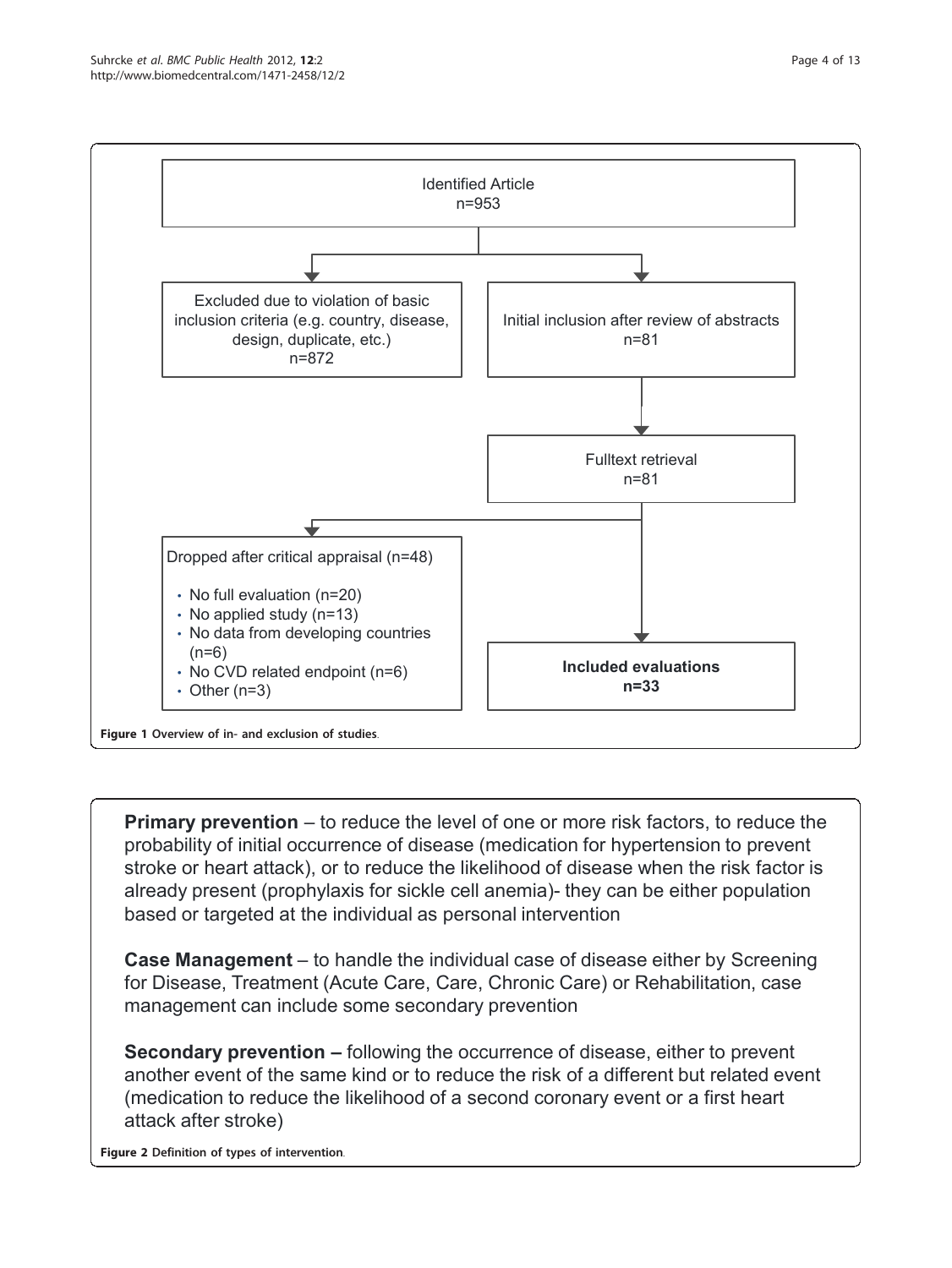evaluating different procedures for the treatment of CVD  $(n = 7)$ , e.g. stent implantation vs. by-pass-graft surgery. Few studies considered personal health education  $(n = 3)$ or population-based social marketing  $(n = 2)$ . Four studies evaluated multiple types of interventions, such as pharmaceutical interventions, legislation and social marketing combined.

Clustering the studies by intervention targets, the vast majority of studies ( $n = 24$ ) aimed at the reduction of risk factors. Among those, a combination of multiple risk factors has most often been addressed ( $n = 11$ ), followed by interventions targeted at high blood pressure  $(n = 9)$ . Other important risk factors, such as smoking  $(n = 1)$ , physical inactivity ( $n = 1$ ), and dyslipidemia ( $n = 1$ ), were rarely evaluated. Other intervention targets were revascularization ( $n = 6$ ) or fatal arrhythmia ( $n = 1$ ).

# Characteristics of economic methods

Looking at the methods of economic evaluations, we observed that the authors most often used cost-effectiveness analysis with a clinical outcome (CEA–Clinical), such as a biomarker or change in health behavior as benefit measure (30%,  $n = 10$ ). Cost-consequence analysis (CCA)  $(n = 10)$ , has been an equally frequently used method. CCAs usually list benefits and costs of an intervention, without presenting them as a ratio, making it more complicated to compare different alternatives. Only about a third of studies used a more comprehensive approach to scrutinize interventions: those included eight cost-utility analyses (CUA) and four cost-effectiveness analyses with "life years gained" (CEA–Life years) as the benefit measure. The method of cost-benefit analysis (CBA) has not been applied at all.

In about half of the articles published, modeling was used to generate costs and benefits ( $n = 18$ ). By contrast, seven studies conducted their evaluation alongside observational trials and four other evaluations generated their data alongside randomized controlled trials (RCT). Four studies used original data generated alongside other types of studies–mostly cross-sectional studies.

The perspective of an evaluation is important to the decision maker, in order to determine to whom the costs occur. This matters because an intervention might be cost-effective from one point of view (e.g. a societal one), but not from another (e.g. a health care provider view). Clearly stating the perspective adopted is therefore an essential task for the researcher(s) and is consistently recommended in guidelines of economic evaluations. In our review, 15 out of 33 studies did not follow this recommendation. Among those evaluations fulfilling this task, seven adopted the perspective of the health care provider and nine applied that of a third party payer (e.g. health insurance). Only two studies stated to have applied the patient's perspective, while no author explicitly adopted the most comprehensive view–the societal perspective.

#### Funding of studies

Most studies ( $n = 19$ ) did not mention their source of funding. Those who did, were supported either by the government ( $n = 5$ ), the industry ( $n = 3$ ), or by a foundation  $(n = 3)$ . Three studies received financial support by other sources, such as universities or explicitly did not receive external funding.

#### Use of secondary data

As mentioned above, 18 studies used modeling to evaluate interventions targeted at the CVD burden in certain developing countries. We conducted an in depth analysis of secondary data used in those models in order to determine the level of adaption to the country under analysis, as well as the reliability of data. Among those studies stating the source of epidemiological data in their analysis ( $n = 17$ ), 14 used available data on disease burden and mortality from the country or region the analysis was located in and three articles used this type of data from developed countries.

A different picture emerges when looking at the data used for the calculation of intervention effectiveness. All 18 articles used information from studies mainly conducted in developed countries. While twelve studies based their model on the results of international systematic reviews, five studies relied on a single large randomized controlled trial (RCT) to estimate the effects of an intervention. One study used the results of an observational trial as evidence for effectiveness. In those studies that did state the origin of data for the calculation of "resource utilization" ( $n = 15$ ), ten used data from the country the study was set in, compared to five evaluations that had incorporated data from developed countries into their model. All studies included in this subselection did use price data (for the goods and services used in the intervention) from the country or region the study was located in.

#### Economic evidence for interventions

We explicitly refrained from ranking the interventions based on their cost-effectiveness ratio, in light of the diversity in methods and outcome measures applied across studies as well as the often considerable differences in methodological quality among studies (e.g. transparency on type of costs included). Nevertheless, we applied a simplified method–i.e. the so-called "hierarchical decision matrix" (Table [1](#page-5-0))–that has been recommended to summarize results of systematic reviews of economic evaluations [[11\]](#page-11-0). As a first step, outcomes on health benefits and costs against the comparator are extracted from the studies. Secondly, based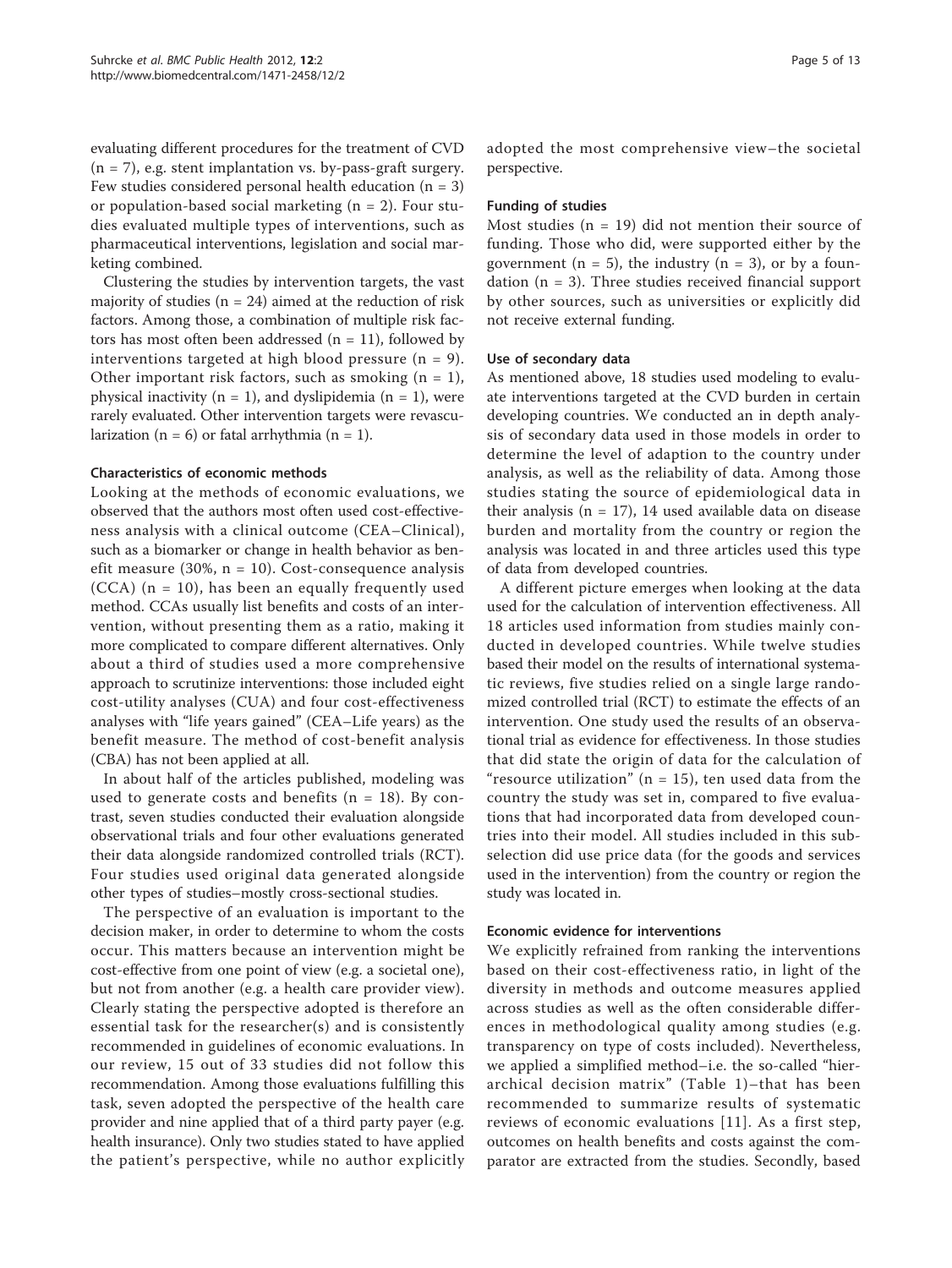| <b>Health benefits</b>            | Reject<br>intervention |            |              |            |              | Incremental analysis required Neutral Incremental analysis required | Accept<br>intervention |          |          |
|-----------------------------------|------------------------|------------|--------------|------------|--------------|---------------------------------------------------------------------|------------------------|----------|----------|
|                                   |                        |            | $\circ$      | ٠          | $\circ$      | $\ddot{}$                                                           | $\circ$                |          |          |
| Costs                             | $\ddot{}$              | $\circ$    | $\ddot{}$    |            | $\circ$      | $\ddot{}$                                                           |                        | Ω        |          |
| By type of Intervention           |                        |            |              |            |              |                                                                     |                        |          |          |
| Case Management                   | $\Omega$               | $\circ$    | $\mathbf{0}$ |            | $\mathbf{0}$ | 5                                                                   | $\mathfrak{D}$         | $\Omega$ | $\Omega$ |
| Primary Prevention                | $\Omega$               | $\Omega$   | $\Omega$     | $\Omega$   | $\mathbf{0}$ | 9                                                                   |                        | 0        |          |
| Secondary Prevention              | 0                      | $\Omega$   | $\Omega$     | $\bigcap$  | $\Omega$     | 4                                                                   |                        |          |          |
| Various                           | $\Omega$               | $\Omega$   | $\Omega$     | $\bigcirc$ | $\Omega$     |                                                                     | $\mathfrak{D}$         | $\Omega$ |          |
| By type of Intervention Measure   |                        |            |              |            |              |                                                                     |                        |          |          |
| Pharmaceutical                    | $\Omega$               | $\circ$    | $\circ$      | $\circ$    | $\mathbf{0}$ | 12                                                                  |                        | 0        |          |
| Procedure                         | $\Omega$               | $\bigcirc$ | $\Omega$     |            | $\Omega$     | 3                                                                   |                        | $\Omega$ |          |
| Health Education (Personal Level) | $\Omega$               | $\bigcirc$ | $\Omega$     | $\bigcap$  | $\Omega$     | V                                                                   |                        |          |          |
| Social Marketing (Pop. based)     | 0                      | $\Omega$   | $\Omega$     | 0          | $\Omega$     |                                                                     |                        | $\Omega$ |          |
| Medical Technology                | $\Omega$               | $\Omega$   | $\Omega$     | $\circ$    | $\Omega$     | 2                                                                   |                        |          |          |
| Health Care Delivery              | $\Omega$               | $\circ$    | $\circ$      | 0          | $\circ$      | $\Omega$                                                            |                        |          |          |
| Various                           | 0                      | $\Omega$   | $\bigcap$    | $\bigcap$  | $\Omega$     | 4                                                                   |                        |          |          |

<span id="page-5-0"></span>Table 1 Hierarchical Decision Matrix of interventions to tackle CVD in low- and middle income countries (by type of intervention and by type of intervention measure)

+ above comparator  $\circ$  equal to comparator - below comparator

Numbers in cells are number of studies relevant to each permutation

on the findings, the evaluation results are allocated to 1 out of 9 categories, depending on their cost/health outcome profile. Each category defines how costs and health benefits of the intervention compare to its comparator, i.e. higher, equal, below. Considering all possible combinations, 9 categories are available for allocation– reaching from "higher costs/lower health benefits" to "less costs/higher health benefits". Finally, the matrix lists the different groups of intervention types/measures and counts the number of studies within the different cost/effectiveness categories. The categories are grouped so that they inform the decision maker on recommendations, i.e. "reject intervention", "neutral", "incremental analysis required", or "accept intervention". Details of results, including the reported cost-effectiveness ratios, are listed in the additional material (Additional file [4](#page-11-0)– Table of detailed results from included studies).

According to our matrix, no study recommended the "rejection" of any intervention. Further, the vast majority of studies recommend "incremental analysis" to decide on the final acceptance of a measure, e.g. by defining an appropriate cost-effectiveness acceptance threshold.

Only one intervention measure, i.e. health care delivery, was uniformly recommended for "acceptance", followed by "procedures", with 40% of those studies recommending acceptance according to the matrix. This is not surprising, since these interventions targeted mostly at reducing costs while at least maintaining the quality of care.

Among all other types and measures of intervention, no clear recommendation could be established and incremental analysis is thus recommended for those cases.

# **Discussion**

# Content aspects

The observed distribution of studies over time supports the impression that the evaluation of cost-effective strategies to combat cardiovascular disease in developing countries has been a neglected topic for decades. However, around the time of the release of the second edition of the report on Disease Control Priorities (DCP2, April 2006), which among other issues covered interventions to address chronic diseases in developing countries, the number of publications on cost-effective strategies to reduce the burden caused by CVD in lowand middle income countries increased significantly. This could mean that the work on DCP2 has directly led to the publication of relevant work and/or that it has spurred the research interest in this area.

Nevertheless, large research gaps do remain in the area of economic evaluations. While certain countries in Latin America, Africa, Europe and South Asia have been subject to some formal assessment, there are regions in the world that have only been studied from an aggregate perspective. These countries are typically located in the regions of North Africa and the Middle East as well as Central Asia, South Asia and East Asia. This may reflect deficits in our research strategy (e.g. due to non-coverage of relevant languages), or–perhaps more likely–it may indeed mean a paucity of research efforts.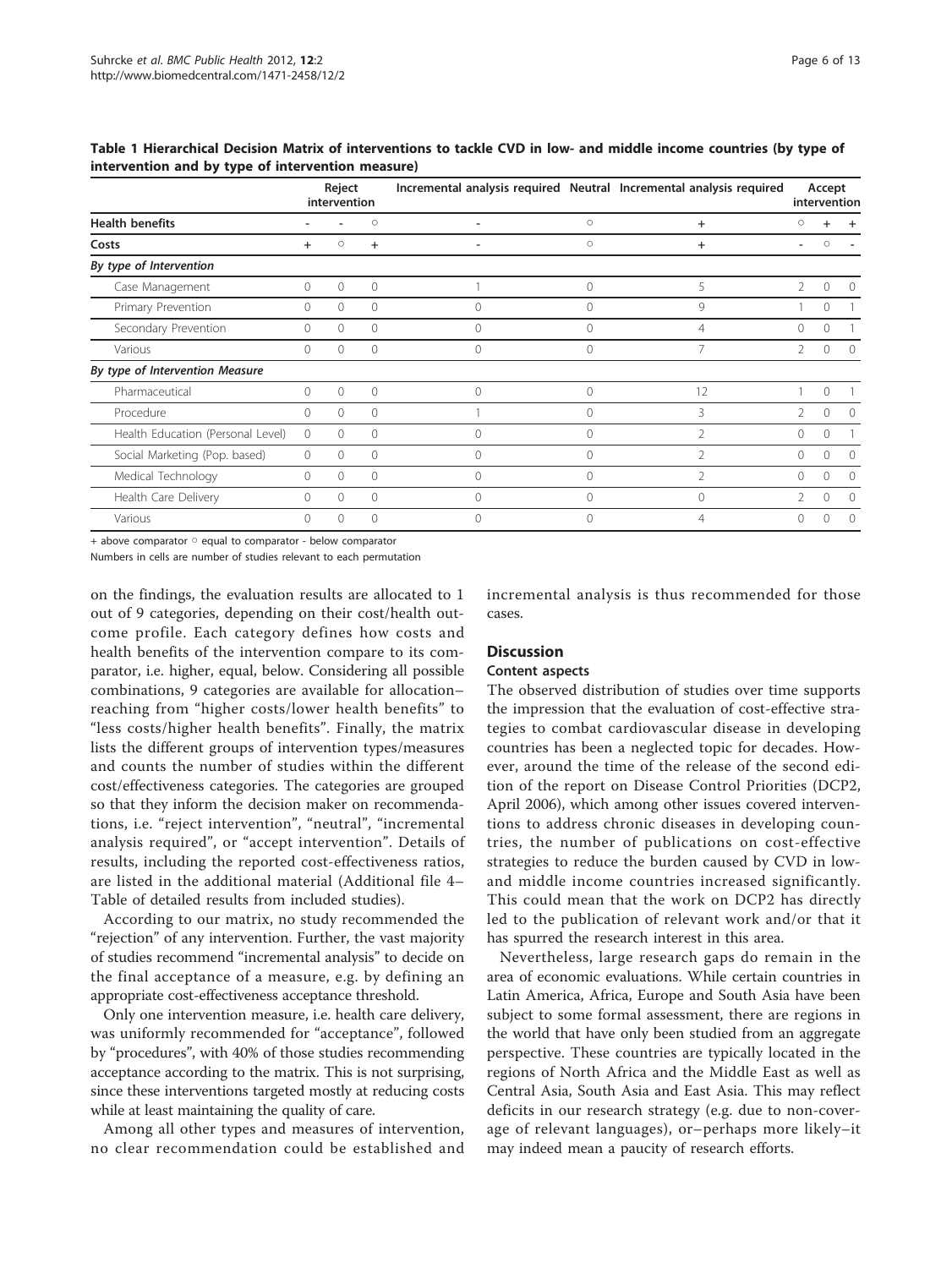Ideally, a systematic review of this kind should provide an answer to the question: which are the most costeffective ways of addressing CVD in developing countries? While we cannot provide a satisfactory answer to this question, simply because the evidence base is too limited, not enough transparent, and incomplete, we are in a position to describe for which strategies there is arguably strong evidence and where it is that research is missing.

There is significant evidence for pharmaceutical strategies to tackle risk factors as part of secondary prevention and–in some cases–also for primary prevention. While there appears to be a consensus on the utility (up to a point) of certain pharmaceutical strategies in general and the need for some form of their scaling up in developing countries [[12\]](#page-11-0), the debate continues to revolve around specific implementation and organisational issues [[13\]](#page-11-0). This includes the discussion between those advocating the targeting of patients with a single but high risk factor (e.g. high blood pressure) on one hand and those arguing for an overall absolute risk approach (e.g. on the basis of 10-year risk of CVD), independent of the particular risk factor, on the other hand. There are also diverging views around the introduction of a 'poly-pill', a medication consisting of multiple pharmacological agents at a fixed dose, as a means to provide more generic treatment options (compared to treating each individual risk factor with a specific drug and dose). Some argue that the poly-pill would allow a broader population to access and use pharmacological care, due to lower requirements in risk factor assessment and monitoring. Even though large trials in developing countries have been undertaken to prove the effectiveness of the poly-pill approach [[14](#page-11-0)], its overall consequences that would capture potential adverse effects, the impact on health inequalities, the consequences of mass medicalization for healthcare budgets in developing countries, with a lot of resources allocated to a few major medications, as well as the role of patient compliance, still awaits a thorough assessment.

By contrast, there has been remarkably little research coverage and discussion of non-clinical, population based approaches, e.g. health promotion through social marketing, or legislative actions as a way to tackle CVDs in developing countries.

Apart from the methodological issues in evaluating these interventions, at least two reasons may help explain this bias in the research. First, research on population based, non-clinical interventions is likely to be subject to a market failure: private actors do not have the incentive to engage in such research, because (a large share of) the resulting knowledge would become a public good that everybody could use, without having to pay the often substantial research costs to arrive at that knowledge. From a sheer economic efficiency (and not even from a moral or public health) perspective, this type of knowledge will be undersupplied compared to the social optimum [[15\]](#page-11-0). An analysis of the funding sources of the articles included in our review shows that out of the three studies reporting industrial support, two evaluated pharmaceutical interventions and one a medical technology. (Given the few studies reporting a funding source, this observation may of course be of limited generalizability.)

Second, primary data on the effectiveness of specific population interventions typically does not exist for certain countries or regions. Since the results of interventions targeted to change defined health behaviours or implementing social marketing are highly dependent on cultural, infrastructural and other system-related aspects, scientists often argue that it is less feasible than in clinical evidence to transfer such results from developed regions to developing regions [[16\]](#page-11-0). It is a widely held assumption in pharmaceutical research that a drug affecting biomedical processes would have approximately identical effects, irrespective of the ethnic context in which it is applied. We will scrutinize this hypothesis below, when considering the transferability of results among countries and regions.

Despite our general endorsement of some form of scaled up pharmaceutical support, it is also important to be mindful of the limitations of such a strategy. This is to do with the observation that any approach that defines the benchmark risk level (e.g. on blood pressure) as high as most current approaches recommend, inevitably misses out the typically large amount of people that is below that threshold but nevertheless shows ailments that are related to their (less than nominally "too high") risk factor levels (e.g. blood pressure) [\[17](#page-11-0)]. Even though an approach assessing the total absolute risk of individuals would address some of the issues, it would imply the allocation of (possibly disproportionately) large resources to healthcare for the elderly population due to the high contribution of age to these risk calculations. Clinically managed chronic care often is expensive and may be required for the remaining lifetime. An extension of the target group for treatment, though clinically justified, would cause higher pressures on the already constraint budgets of LIMCs. A population-based approach, such as reducing salt intake, would at least in principle also effect change in the entire population in the long term and not only in the highest risk group. Therefore including the larger group of beneficiaries in this outcome calculation might in some cases render such approaches attractive because it could be more cost-effective. This could be the case even when the overall population risk reduction is limited [[18\]](#page-11-0). However, strong local level evidence of such a shift to proof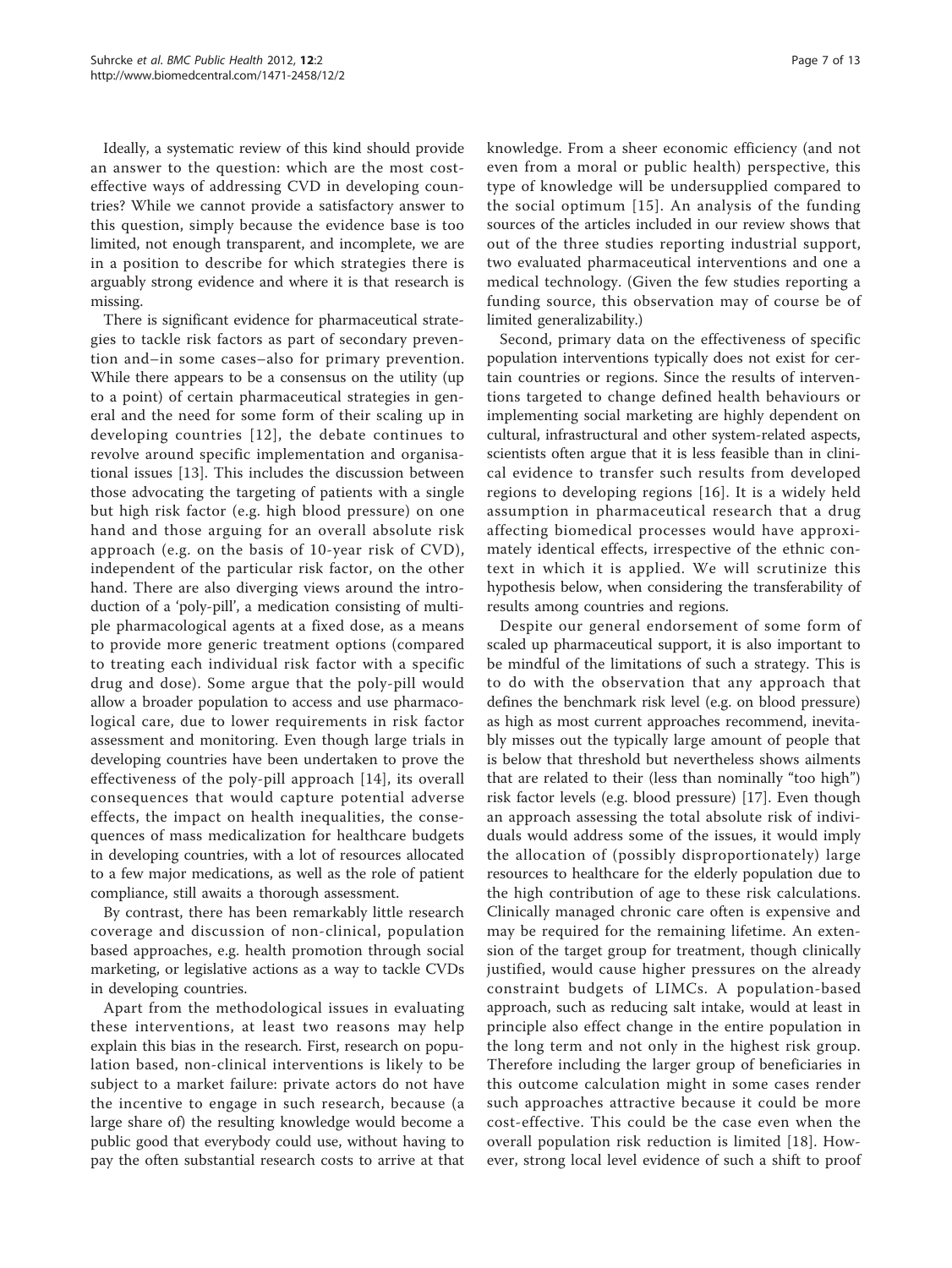these approaches cost-effective, accounting for obstacles in large-scale implementation and financing is still missing and requires further analysis.

In our search we found only a small number of studies assessing strategies to combat tobacco use. This is surprising in light of the otherwise well-established evidence on cost-effective strategies to address smokingrelated health loss. In particular, taxation and legislation options have been rather well evaluated, certainly for developed regions and countries but also in developing countries [\[19](#page-11-0)]. The achieved reduction of smoking rates is shown to have lowered the burden of disease caused by CVD by about 36% in the UK [\[20](#page-12-0)]. One explanation for the few studies we identified might lie in our search strategy, which focused on studies concerning primarily CVD. Smoking interventions, by contrast, might be more often labeled in connection with lung diseases or as an independent disease. Indeed, upon closer scrutiny, more evidence for efficient strategies to reduce smoking in developing countries does exist. Those include other review articles, as for instance the 2003 study by Shibuya et al. [[21](#page-12-0)] or the Chapter in the DCP2 publication by Jha P et al. [\[22](#page-12-0)], both of which describe an increase in tobacco tax as the most cost-effective strategy to reduce smoking prevalence, followed by comprehensive advertisement campaigns and bans on smoking in public places.

In addition, we were surprised to realize that contrary to an earlier review of ours on economic evaluations of primary prevention of CVD in developed countries [[5](#page-11-0)], in the present review there were nearly no studies evaluating the effects of statins–alone or in combination with other drugs–on dyslipidemia. Neither for primary, nor for secondary prevention did our search reveal any such evidence for developing countries. Even though the first statin, Lovastatin, went off-patent in the US and Europe in 2001, it took until the patent expiration of the popular drug Simvastatin in 2006, for a statin (Simvastatin for high risk patients) to be added to the World Health Organization Model List of Essential Medicines in 2007 [[23\]](#page-12-0). Until then, evaluations of strategies targeting dyslipidemia through statins might not have appeared useful for developing countries, since broad access to the drug had not been feasible. In addition, the diagnostic costs for determining blood lipid levels are relatively high, when compared for instance to measuring blood pressure. Therefore targeting specifically dyslipidemia is less feasible in developing countries, since the direct costs (and infrastructure costs) for diagnosis and monitoring of patients would require a considerable share of the scarce resources.

It may have come as a surprise that we found more studies in our review on primary prevention than on secondary prevention of CVD. In interpreting these

results, however, it has to be acknowledged that we used the definition of secondary prevention as stated by the American Heart Association [[10](#page-11-0)], i.e. meaning treating risk factors in patients with established cardiovascular disease (e.g. ischemic heart disease). Some other disciplines, e.g. public health, tend to follow a broader definition of secondary prevention that includes any treatment of evident hypertension or dyslipidemia [[24](#page-12-0)]. Another influential institution, i.e. the European Medicines Agency [\[25\]](#page-12-0), regards these definitions of prevention in CVD as artificial and outdated and prefers to discuss overall CVD risk on a continuum which needs to be tackled by suitable measures.

#### Methodological aspects

In general, few of the studies adopted a comprehensive perspective in their analysis. The more comprehensive a study is, the easier it is for decision makers to compare the intervention to other alternatives available for funding. This applies to the computation of health benefits as well as to the economic perspective adopted. Only 12 out of the 33 studies included in our review used comprehensive units such as "life years gained" or the surrogate measure of "QALYs" or "DALYs" in their analysis. The remaining studies preferred biomarkers or CVD related incidents, which are easier to measure, but harder to compare to other interventions within or outside the health care sector. No article applied a costbenefit approach.

Moreover, it is surprising to find that no study explicitly applied a societal perspective to the evaluation. Both the cost-benefit method and the societal perspective would in principle be helpful approaches for decision makers, in particular in developing countries. In these regions budgets are even more constraint and investments in healthcare compete heavily with those in other budgetary sectors, such as education or public infrastructure. To support the decision maker in her task of allocating resources across and within sectors, more comprehensive and hence more comparable evaluations might have been desirable.

Modeling is a useful or indeed often necessary method to produce economic evaluations in particular when certain data is missing or when long-term results represent a core interest of the analysis. Eighteen out of 33 studies included in our review used some form of modeling. In modeling, one main decision concerns what effect measure to apply to compute intervention outcomes. In general, in our review, both efficacy or effectiveness studies are used. Revicki and Frank analyzed the importance of both types of studies for pharmacoeconomic evaluations [[26\]](#page-12-0). While efficacy studies or RCTs demonstrate the performance of an intervention under ideal and controlled conditions, effectiveness studies show the impact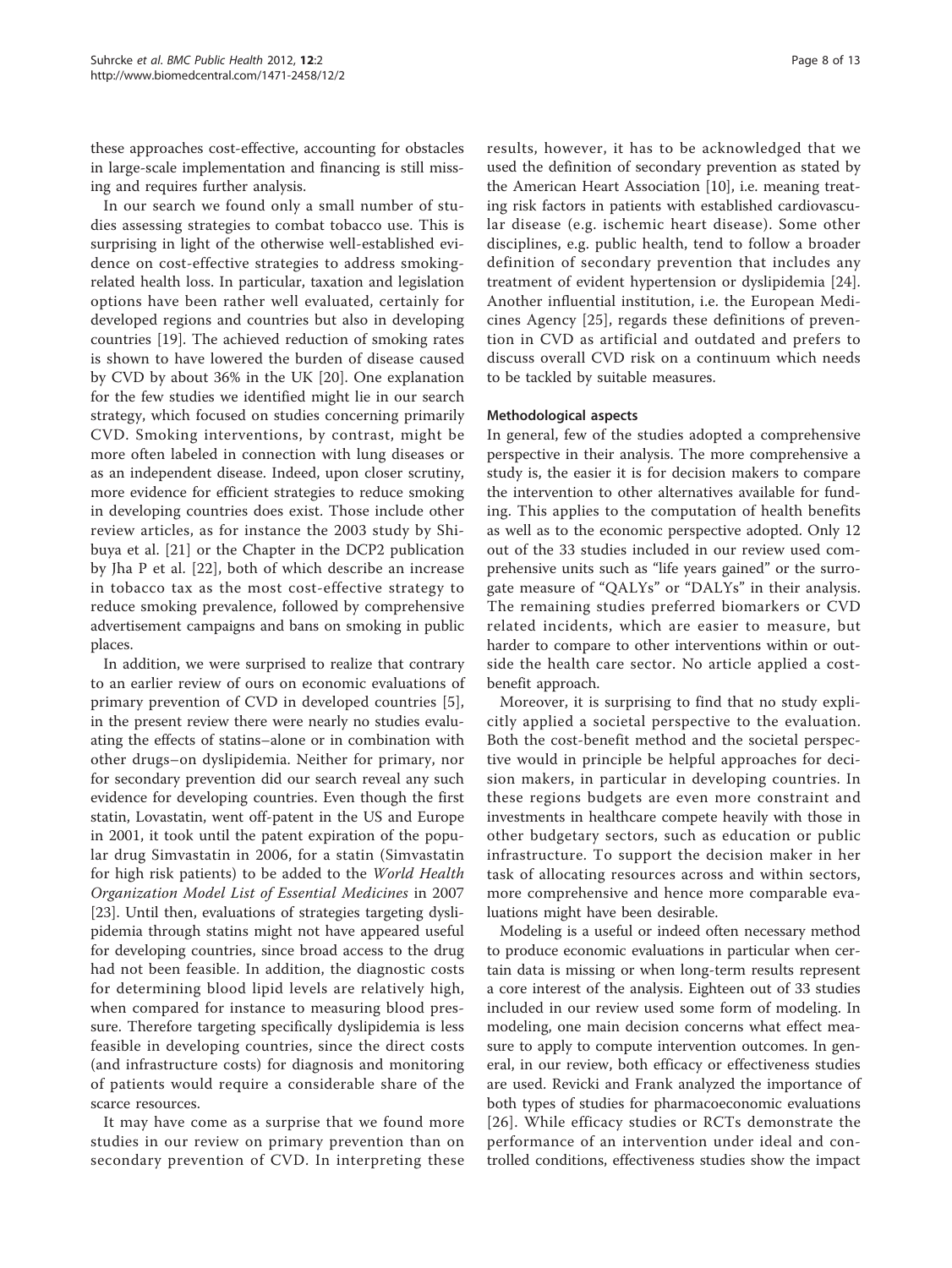of treatments under regular clinical conditions or "real world" circumstances. Efficacy studies focus on the internal validity of results and therefore accuracy of conclusions–however, their practical use is limited due to potential lack in the generalisability of their results. Effectiveness studies have a more real-life set-up and lead to results of more practical value, increasing external validity–at the potential cost of internal validity. Revicki and Frank conclude that cost-effectiveness studies with RCTs "may provide a very precise answer to the wrong question" [[26\]](#page-12-0). In general, efficacy rates are higher than effectiveness rates, therefore giving the decision maker a biased impression on success within his population of concern. Due to the lower adherence to treatment guidelines (by doctors and patients), co-morbidities and limited patient monitoring, efficacy rates usually drop in effectiveness trials [\[27,28](#page-12-0)]. Goldenberg and Glueck [[29](#page-12-0)] reviewed retrospective studies concerning the goal attainment for statin therapy in managing CVD and found that ~20% of patients did not receive the necessary medication by their doctors when compared to guidelines. Furthermore, only 50% of treated patients achieved lipid-lowering goals with significant consequences for CVD mortality and morbidity. Another study focused on the patient side of adherence in an Italian population of 10,890 patients [[30](#page-12-0)]. Only half of the patients who started on statins, continued to take the medication after 1 year. In patients for primary prevention of CVD, only 19% adhered to the regimen prescribed by the doctor. Predictors for non-adherence were younger age, total number of daily drug doses and having multiple prescribing physicians. Similar adherence rates can be found in the context of developing countries. Bowry et al. [\[31](#page-12-0)] systematically reviewed studies on the adherence to cardiovascular medication in resource-limited settings and found an average adherence rate of 58% according to pill-count and self-reporting. Common predictors of non-adherence to medication were poor knowledge, negative perceptions about the medication, occurrence of side-effects, high medication costs, and lack of family support. Factors such as age, gender, lifestyle, complex treatment regimens, and lack of access to health care services were not consistently associated with non-adherence.

Revicki and Frank conclude that RCTs are a precondition for conducting effectiveness studies. However, for providing the decision maker with relevant information about the pharmacoeconomic outcomes of an intervention, evaluations based on RCTs are of limited use, particular in a community setting [[26\]](#page-12-0).

In our sample of studies applying a modeling approach, 17 out of 18 studies incorporated large RCTs to calculate health benefit outcomes, either as single source or in metaanalyses. Moreover, these studies were all conducted in developed countries instead of the country under analysis or a country with similar conditions. This problem of transferring results will be discussed in detail below.

# Transferability of results between regions–opportunities and limitations

Conducting original economic evaluations for every intervention in every LMIC is well beyond the means of most developing countries' monetary and human resources. This general lack of capacity has to be considered when analyzing the studies and drawing conclusions. For example, a third of studies included in our review were conducted by authors at institutions in solely developed countries  $(n = 11)$ .

Hence the idea of transferring results from one country to another, in particular from developed to developing countries, has always been a potentially attractive and fairly widely accepted alternative for researchers and decision-makers. However, this approach also bears several challenges, especially including differences in health system costs across countries, differential effectiveness of the same intervention, differential disease prevalence, differential valuation of outcomes, and differential efficiencies in the implementation of interventions. In what follows we discuss these issues in light of the existing cost-effectiveness evidence for CVD interventions.

# Use of external data

Disease modeling is widely applied in research on developing countries, as is shown extensively in our review. Modeling approaches transfer data on disease epidemiology, risk factor associations, relative clinical efficacy, resource utilization, and unit cost from the country where the original study took place to a target country of interest. Half of the studies included in our review used this type of information in a model-based evaluation of interventions. A disease model is expected to incorporate as much data from the examined country [[32\]](#page-12-0) as possible, e.g. information on disease and strength and prevalence of risk factors, effectiveness of interventions within the population, the resource use needed, as well as prices for goods and services. Obviously, not all data is always available for all developing countries for reasons mentioned already above. This forces the scientist to transfer data from countries where this information is available to the country under analysis. Among those 18 studies that did use modeling in our review, none used external data on prices for services and goods, three used epidemiological and risk factor data from other countries, five used data on resource use from other settings, and all 18 studies used aggregated efficacy data from other healthcare settings to model the cost-effectiveness of interventions, without accounting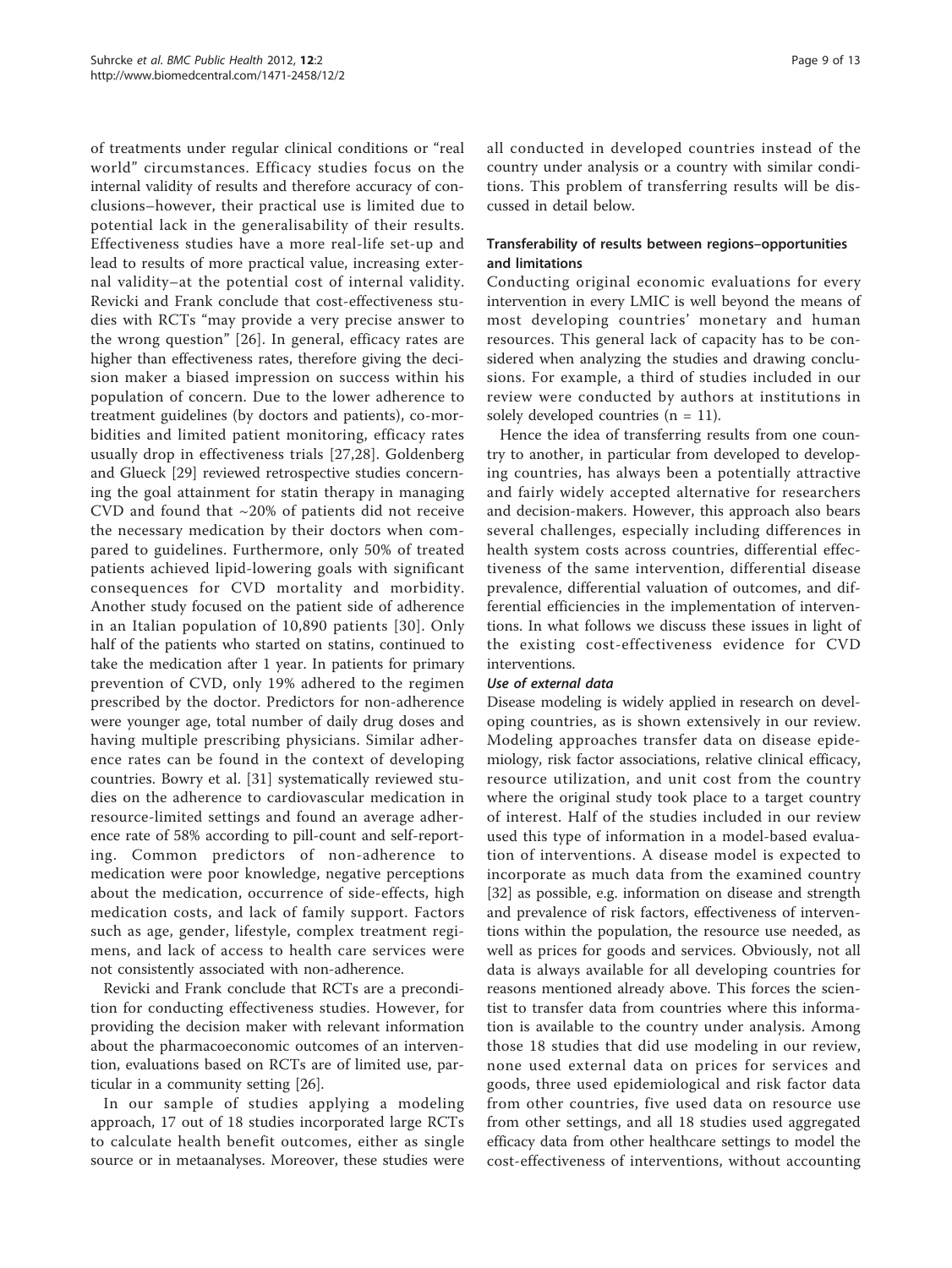for the presence of other risk factors. This shows that in particular data on effectiveness (and efficacy) of multiple and combined risk factor interventions is scarce for developing countries. In particular, large RCTs or metaanalyses of effectiveness studies are missing. Most estimates for effectiveness in those cases were based on data from developed countries. A study by Goeree et al. [[33\]](#page-12-0) confirms that this is a general obstacle when transferring data among regions. Goeree et al. analyzed 40 economic evaluations, which had tried to transfer results of studies to other geographic areas (not necessarily developed to developing countries). They developed a scoring system for the comprehensiveness of transferability (see Table 2 Modeling approaches based on the three most commonly advocated transferability factors).

While costs (in 39 out of 40 studies) and (some) resource use (28/40) was described as being most often adapted to the local setting, clinical efficacy was directly transferred from one geographic area to another. Only two out of 40 studies used efficacy data from the target country in their analysis. We applied the scoring system to the articles included in our sub-selection of modeled studies. Out of the 18 studies, none were category 1, six would be classified as category 2, two as category 3, seven as *category 4*, and none could fall into *category 5*. Three studies did not supply enough information for an explicit classification.

It can be expected that the effectiveness of risk factor and disease interventions will differ between developing and developed countries, given the often large differences in cultural, economic, infrastructural, and health care aspects and differences in risk factor epidemiology. In addition, biological differences may exist between ethnic groups [[34\]](#page-12-0), possibly based on pharmacogenetics, which might in some cases contribute to differences in the efficacy of certain drugs.

There are no specific guidelines on how to handle this type of uncertainty in modeling interventions for developing countries. While the guidelines for conducting a CEA in the methods section of the DCP2 acknowledges the lack of sufficient effectiveness data, no recommendations for transferring data from developed countries to the context of low resource settings is provided. One explanation suggests, however, that:

"Besides the quality of the evidence at its source, how the results will apply to other settings matters, particularly when the data are limited to high-income countries. The more that outcomes depend on underlying biology, the more the findings will apply to low- and middleincome countries. Outcomes depending more on cultural or environmental factors are less readily transferred and require judgment and evidence as to their applicability elsewhere." [[16\]](#page-11-0)

This may reflect the fact that many researchers believe or assume that clinical effects (in particular biological effects) of the interventions are transferable across health care systems but resource use and unit costs are more location specific. This is often common practice in HIC settings, while others tend to be more cautious in this respect: the WHO-CHOICE project developed in their guidelines a method on how to deal with differences in effectiveness. Effectiveness for developing countries is obtained by adjusting efficacy of clinical studies in developed countries by a factor between 0 and 1, based on the literature–or expert opinion as a last resort to account for these uncertainties [\[35\]](#page-12-0). Even though this method seems basic and its validity is not proven, it emphasizes the need to consider these influences in modeling [\[28\]](#page-12-0).

As in all quantitative research, the use of valid and/or appropriate mathematical models is key when evaluating interventions in a generic way and for long-term [[36](#page-12-0)]. Its critical assumptions may affect outcomes directly. The validity of the used results from randomized controlled trials for a particular study population may be limited as there can be a bias [[37\]](#page-12-0). The impact of both the model and trial assumptions may be equally large. A thorough assessment of the models used in the reviewed papers, while desirable in principle, has on the whole not been possible due to the lack of detailed information on the precise model used in the studies. To allow more transparent analysis and appreciation of the modeling, we recommend, however, that future modeling analyses employ check-lists on good-modeling practices [\[27\]](#page-12-0). Unal et al. [[38](#page-12-0)] already systematically assessed the quality of 42 different models on cardiovascular disease and stated that only 5 (12%) of them were comprehensive enough, considering both all relevant risk factors and

Table 2 Modeling approaches based on the three most commonly advocated transferability factors (adopted from Goeree et al.2007 [\[33\]](#page-12-0))

| Modeling approach                                    |                | Source of data by transferability factor |                                       |                                       |  |  |  |  |
|------------------------------------------------------|----------------|------------------------------------------|---------------------------------------|---------------------------------------|--|--|--|--|
| Category                                             |                | Clinical efficacy data                   | Resource utilization data             | Unit cost data                        |  |  |  |  |
| Least to most country-specific analysis $\downarrow$ |                | Studied country only                     | Studied country only                  | Mixture of studied and target country |  |  |  |  |
|                                                      |                | Studied country only                     | Studied country only                  | Target country only                   |  |  |  |  |
|                                                      | 3.             | Studied country only                     | Mixture of studied and target country | Target country only                   |  |  |  |  |
|                                                      | $\overline{4}$ | Studied country only                     | Target country only                   | Target country only                   |  |  |  |  |
|                                                      |                | Target country only                      | Target country only                   | Target country only                   |  |  |  |  |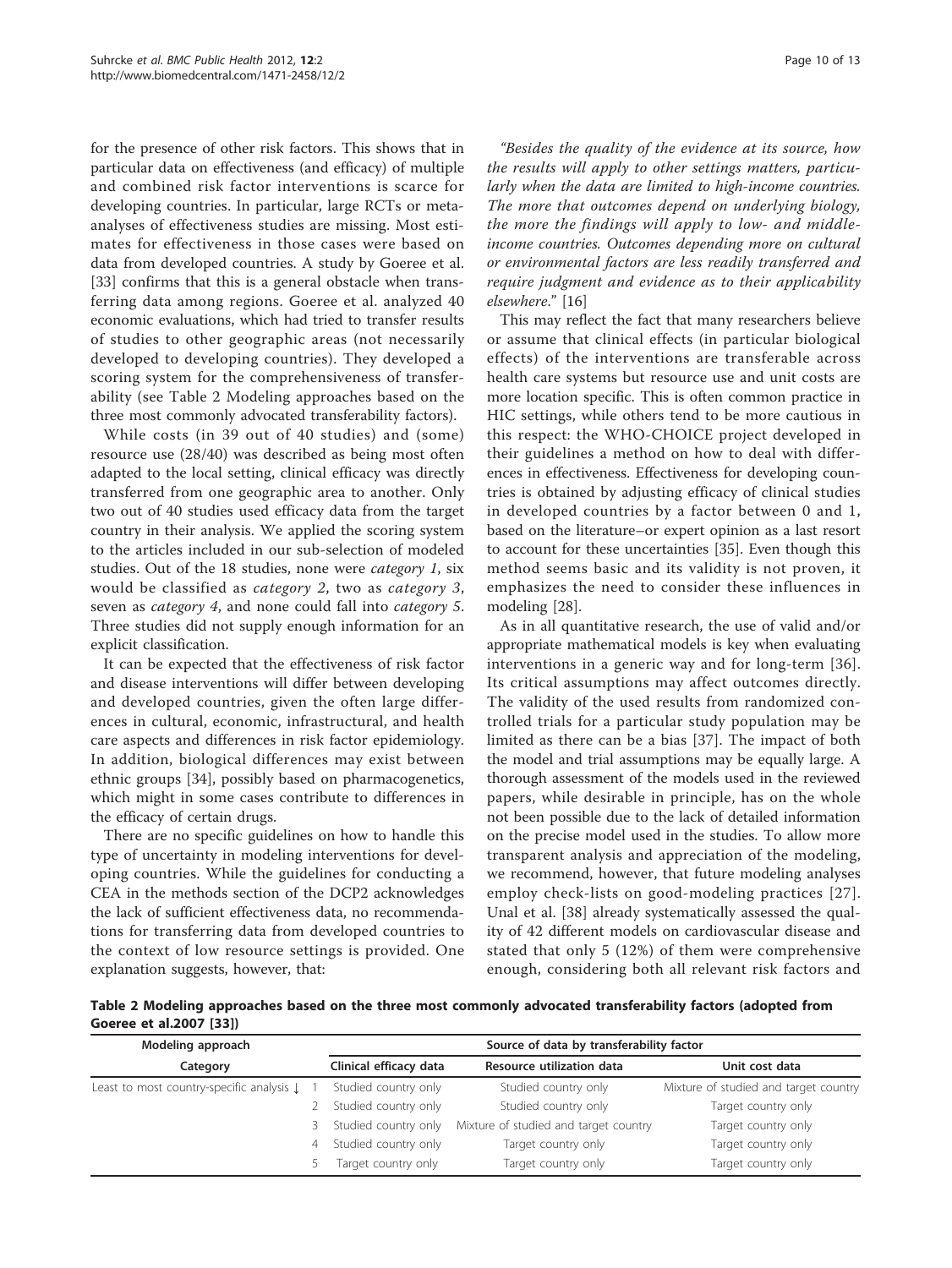types of treatments. The authors describe a vast variety in the quality and utility of mathematical models, in particular limited validation and calibration against observed data. Quality standards for modeling studies should be part of review processes (such as proposed by ISPOR [\[39](#page-12-0)]).

# Limitations

Our study has several limitations that need to be borne in mind when interpreting the results. First, our search strategy focused on cardiovascular disease treatment and its prevention. We did not single out certain risk factors to be included in the search string (as mentioned for tobacco). Therefore, some studies that did not mention CVD as intervention target might not be represented in our systematic review. Secondly, our systematic review is limited to a limited set of languages, i.e. German, French, Spanish, and Italian. In particular the growing literature in Chinese language, which is often not abstracted in English, is neglected by our search strategy. While recent and ongoing work of ours suggests that there is indeed a wealth of studies on the effectiveness of certain interventions targeting non-communicable diseases more generally published in the Chinese language, the locally published *cost-effectiveness* research remains scarce [\[40](#page-12-0)]. Nevertheless, we cannot completely exclude the possibility that the inclusion of more languages might critically affect our results.

# Conclusions

Even though the burden of cardiovascular disease in developing countries has been a neglected topic for decades, the evidence about cost-effective strategies to combat CVDs has been increasing since 2006, coinciding with the publication of the DCP2 report. Nevertheless, what economic evidence exists in low and middle income countries is valuable but scarce when compared to developed countries [[5](#page-11-0)]. While the studies that we reviewed were biased towards individual-level interventions, mostly pharmaceutical, targeted at persons with already established risk factors, approaches that follow a population-based, non-clinical intervention strategy hardly appear to have been submitted to a cost-effectiveness analysis.

The presence of a majority of studies reporting the cost-effectiveness of different pharmaceutical interventions does not settle the debate as to whether the pharmaceutical approach is the main one to pursue, as no direct comparison to non-pharmaceutical interventions was made. The full evaluation of rolling out a pharmaceutical strategy would also need to consider the potentially prohibitive costs of scaling up screening for risk factors and the infrastructure of supplying drugs for identified persons and limited patient and system

compliance–all factors that are hard to gauge particularly in developing countries. The experience in developed countries with extensive programmes to reduce risk factors through large-scale pharmaceutical interventions targeted at the high risk population for CVD, instead of preventing this risk factor from occurring by tackling the underlying causes, has increased the number of people requiring treatment. Providing medication for all of them is stretching health care budgets of many nations–as the example of hypertension shows [[41\]](#page-12-0).

A slight shift in the approach towards populationbased non-clinical policies has been observed in developed countries like the United Kingdom or Finland. New strategies are applied to tackle the origin of the epidemics, such as legislations for salt reduction and food labeling [[42](#page-12-0)]. As population-based interventions are being tried and tested, more evidence will hopefully emerge as to the true scope for them to make a difference to the CVD burden.

Our research also highlighted the most underresearched regions of the world in this context. Even though countries such as Armenia and Kazakhstan or Tunisia and Egypt suffer from a high burden of noncommunicable diseases (around 60-80% of years of life lost (YLLs) [[43\]](#page-12-0)), those regions have not been the target of economic evaluations of CVD interventions. Promoting and incentivizing epidemiological and evaluation research in those regions should be part of an international health strategy on CVD risk reduction.

Another important insight concerns the data collection in developing countries. The methods used in the economic evaluations vary significantly and the adherence to common economic evaluation guidelines is less than widespread. These are the main reasons why a hierarchical listing of the study results is not feasible. A large share of the studies included in our review used mathematical modeling as a technique for economic evaluation. The reasons as well as the opportunities and limits have been described above. On one hand the scientific community ought to consider more explicitly how to handle the uncertainty (in effectiveness and compliance) associated with mathematical modeling. There is a need to identify affordable research designs as alternatives to either modeling with data from randomized controlled trials conducted in developed countries or directly conducting randomized controlled trials in developing regions. Other sources of data can contribute in important ways to the evidence base (e.g., demonstrating how a drug works in populations or under conditions usually not studied in the trial)–the idea of producing so-called "Real-World data" (RWD). The advantage of such effectiveness studies in informing the decision maker have been laid out in the discussion. A task force commissioned by the International Society for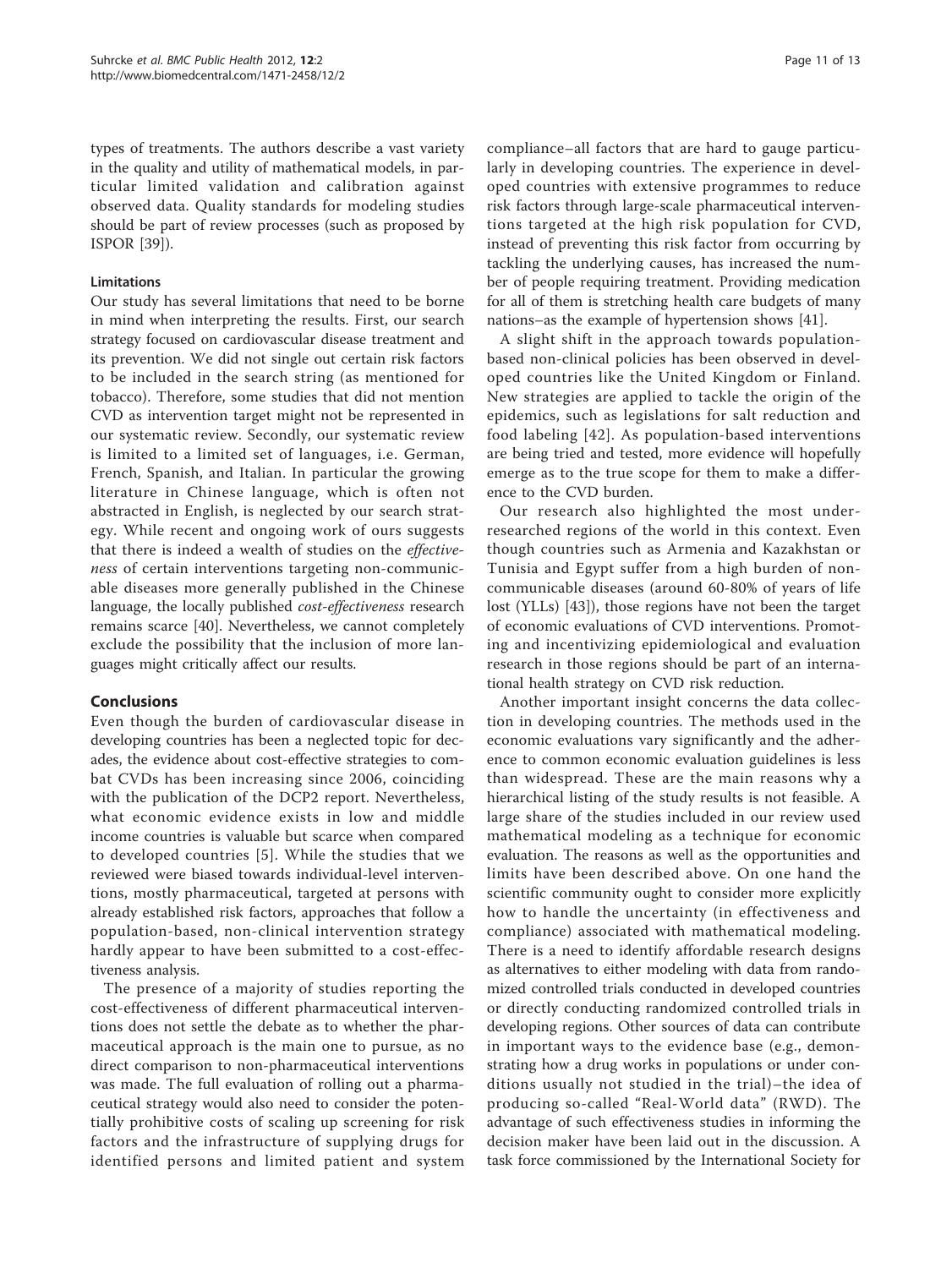<span id="page-11-0"></span>Pharmacoeconomics and Outcomes Research (ISPOR), identified the generation of RWD as a useful instrument to support RCTs, validate outcomes across different (sub-)populations or geographic regions, and to help with "sound coverage and reimbursement decisions" [[44\]](#page-12-0). This data can be derived from large simple implementation trials, registry entries, or population health surveys, acknowledging the loss of evidence strength. It could well be a pragmatic and promising way forward in the urgent quest for the best buys in tackling CVDs.

Obviously, any cost-effectiveness evidence hinges on the presence of effectiveness evidence in the first place. In this report we have not searched explicitly for studies that focused on the sheer effectiveness of the intervention. However, there exist other recent efforts that have provided an overview of the evidence base on some of the interventions that had not undergone an economic evaluation. For example, a recent report published by the WHO [[45\]](#page-12-0) on interventions on diet and physical activity summarized all effectiveness evidence for different interventions, assessed the quality of the studies included and stated the degree of the effectiveness of interventions. A large variety of common-sense and promising, effective measures to improve diet and physical activity could be identified, including e.g. regulatory policies, point-of-decision prompts to encourage–for example–using stairs, or certain mass media campaigns. Such reports on "what works" are likely to represent a helpful first step in filling in the gaps in research on cost-effectiveness and may be used for further economic analysis in the future.

# Additional material

[Additional file 1: P](http://www.biomedcentral.com/content/supplementary/1471-2458-12-2-S1.DOCX)RISMA checklist for systematic reviews.

[Additional file 2: S](http://www.biomedcentral.com/content/supplementary/1471-2458-12-2-S2.DOC)earch strings applied for the review.

[Additional file 3: D](http://www.biomedcentral.com/content/supplementary/1471-2458-12-2-S3.DOC)escriptive table of results.

[Additional file 4: T](http://www.biomedcentral.com/content/supplementary/1471-2458-12-2-S4.DOC)able of detailed results from included studies.

#### Acknowledgements

We gratefully acknowledge the partial funding obtained by the Institute of Medicine (IOM), United States. We thank Kristen Danforth from the IOM for essential help with the collection and extraction of the reviewed papers. Many thanks also to Rachel Nugent and Ian Shemilt for very useful comments on earlier drafts of the paper. This study was also supported by the Centre for Diet and Activity Research (CEDAR), a UKCRC Public Health Research Centre of Excellence. Funding from the British Heart Foundation, Economic and Social Research Council, Medical Research Council, the National Institute for Health Research, and the Wellcome Trust, under the auspices of the UK Clinical Research Collaboration, is gratefully acknowledged.

#### Author details

<sup>1</sup>Norwich School of Medicine, University of East Anglia, Norwich NR4 7TJ, UK. 2 UKCRC Centre for Diet and Activity Research (CEDAR), Robinson Way, Cambridge CB2 0SR, UK. <sup>3</sup>Department of Medicine, University of Witten/

Herdecke, Faculty of Health, Alfred-Herrhausen-Str. 50, 58448 Witten, Germany. <sup>4</sup> Department of International Health, Johns Hopkins Bloomberg School of Public Health, 615 N Wolfe Street, Baltimore, MD, USA.

#### Authors' contributions

MS, TAB and LN conceived of the study and participated in its design. MS and TAB conducted the literature review. TAB coordinated data retrieval, extraction and analysis. All authors participated in the interpretation of results and drafting of the manuscript. All authors read and approved the final manuscript.

#### Competing interests

The authors declare that they have no competing interests.

Received: 4 July 2011 Accepted: 3 January 2012 Published: 3 January 2012

#### References

- 1. Lopez A, Disease Control Priorities Project: Global Burden of Disease and Risk Factors Washington, DC: World Bank Publications; 2006.
- 2. Leeder S, Raymond S, Greenberg H, Liu H, Esson K: A Race Against Time: The Challenge of Cardiovascular Disease in Developing Economies New York: Trustees of Columbia University; 2004.
- 3. Reddy KS, Yusuf S: [Emerging epidemic of cardiovascular disease in](http://www.ncbi.nlm.nih.gov/pubmed/9494031?dopt=Abstract) [developing countries.](http://www.ncbi.nlm.nih.gov/pubmed/9494031?dopt=Abstract) Circulation 1998, 97:596-601.
- 4. World Bank: World Development Indicators 2007 Washington, DC: World Bank Publications; 2007.
- 5. Schwappach DL, Boluarte TA, Suhrcke M: [The economics of primary](http://www.ncbi.nlm.nih.gov/pubmed/17501999?dopt=Abstract) [prevention of cardiovascular disease](http://www.ncbi.nlm.nih.gov/pubmed/17501999?dopt=Abstract)–a systematic review of economic [evaluations.](http://www.ncbi.nlm.nih.gov/pubmed/17501999?dopt=Abstract) Cost Eff Resour Alloc 2007, 5:5.
- 6. Mulligan JA, Walker D, Fox-Rushby J: [Economic evaluations of non](http://www.ncbi.nlm.nih.gov/pubmed/16584546?dopt=Abstract)[communicable disease interventions in developing countries: a critical](http://www.ncbi.nlm.nih.gov/pubmed/16584546?dopt=Abstract) [review of the evidence base.](http://www.ncbi.nlm.nih.gov/pubmed/16584546?dopt=Abstract) Cost Effectiveness and Resource Allocation 2006, 4:7.
- 7. Schwappach DL, Boluarte TA: [HEE-GER: a systematic review of German](http://www.ncbi.nlm.nih.gov/pubmed/17222334?dopt=Abstract) [economic evaluations of health care published 1990-2004.](http://www.ncbi.nlm.nih.gov/pubmed/17222334?dopt=Abstract) BMC Health Serv Res 2007, 7:7.
- 8. Moher D, Liberati A, Tetzlaff J, Altman DG, The PRISMA Group: Preferred reporting items for systematic reviews and meta-analyses: the PRISMA statement. PLoS Med 2009, 6:6.
- 9. Landis JR, Koch GG: [The measurement of observer agreement for](http://www.ncbi.nlm.nih.gov/pubmed/843571?dopt=Abstract) [categorical data.](http://www.ncbi.nlm.nih.gov/pubmed/843571?dopt=Abstract) Biometrics 1977, 33:159-174.
- 10. Smith SC, Allen J, Blair SN, et al: [AHA/ACC guidelines for secondary](http://www.ncbi.nlm.nih.gov/pubmed/16702489?dopt=Abstract) [prevention for patients with coronary and other atherosclerotic vascular](http://www.ncbi.nlm.nih.gov/pubmed/16702489?dopt=Abstract) [disease: 2006 update.](http://www.ncbi.nlm.nih.gov/pubmed/16702489?dopt=Abstract) Circulation 2006, 113:2363-2372.
- 11. Nixon J, Khan KS, Kleijnen J: [Summarising economic evaluations in](http://www.ncbi.nlm.nih.gov/pubmed/11431306?dopt=Abstract) [systematic reviews: a new approach.](http://www.ncbi.nlm.nih.gov/pubmed/11431306?dopt=Abstract) BMJ 2001, 322(7302):1596-1598.
- 12. Gaziano TA, Galea G, Reddy KS: [Scaling up interventions for chronic](http://www.ncbi.nlm.nih.gov/pubmed/18063028?dopt=Abstract) [disease prevention: the evidence.](http://www.ncbi.nlm.nih.gov/pubmed/18063028?dopt=Abstract) Lancet 2007, 370:1939-1946.
- Gaziano TA: Reducing the growing burden of cardiovascular disease in the developing world. Health Aff (Millwood) 2007, 26:13-24.
- 14. Yusuf S, Pais P, Afzal R, Xavier D, Teo K, Eikelboom J, et al: [Effects of a](http://www.ncbi.nlm.nih.gov/pubmed/19339045?dopt=Abstract) [polypill \(Polycap\) on risk factors in middle-aged individuals without](http://www.ncbi.nlm.nih.gov/pubmed/19339045?dopt=Abstract) [cardiovascular disease \(TIPS\): a phase II, double-blind, randomised trial.](http://www.ncbi.nlm.nih.gov/pubmed/19339045?dopt=Abstract) Lancet 2009, 373:1341-1351.
- 15. Dranove D: [Is there underinvestment in R&D about prevention?](http://www.ncbi.nlm.nih.gov/pubmed/10176312?dopt=Abstract) J Health Econ 1998, 17:117-127.
- 16. Musgrove P, Fox-Rushby J: Cost-effectiveness analysis for priority setting. In Control Priorities in Developing Countries.. 2 edition. Edited by: Jamison D, Breman J, Measham A, Alleyne G, Claeson M, Evans D et al. New York: Oxford University Press and The World Bank; 2006:271-286.
- 17. Manuel DG, Lim J, Tanuseputro P, Anderson GM, Alter DA, Laupacis A, et al: [Revisiting Rose: strategies for reducing coronary heart disease.](http://www.ncbi.nlm.nih.gov/pubmed/16543339?dopt=Abstract) BMJ 2006, 332:659-662.
- 18. Neal B, Yangfeng W, Li N: The Effectiveness and Costs of Population Interventions to Reduce Salt Consumption Geneva: World Health Organization; 2006.
- 19. Chisholm D, Doran C, Shibuya K, Rehm J: [Comparative cost-effectiveness](http://www.ncbi.nlm.nih.gov/pubmed/17132573?dopt=Abstract) [of policy instruments for reducing the global burden of alcohol, tobacco](http://www.ncbi.nlm.nih.gov/pubmed/17132573?dopt=Abstract) [and illicit drug use.](http://www.ncbi.nlm.nih.gov/pubmed/17132573?dopt=Abstract) Drug and Alcohol Review 2006, 25:553-565.